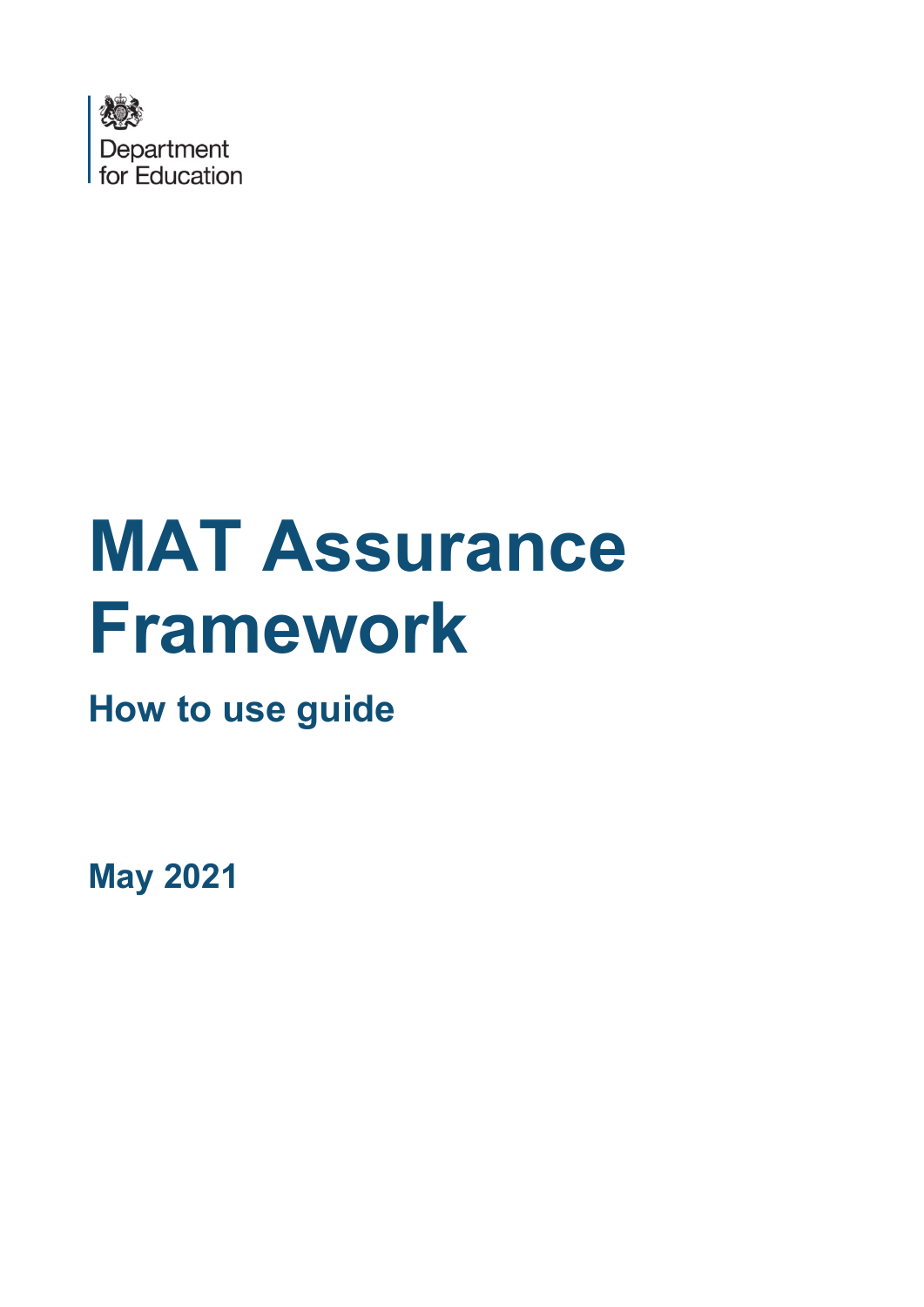## **Summary**

This publication provides non-statutory guidance from the Department for Education. It has been produced to help MATs use the MAT Assurance Framework.

## **Expiry or review date**

This guidance will be reviewed before November 2022.

## **Who is this publication for?**

This guidance is for:

- Local authorities
- School leaders, school staff and governing bodies in all maintained schools, academies and free schools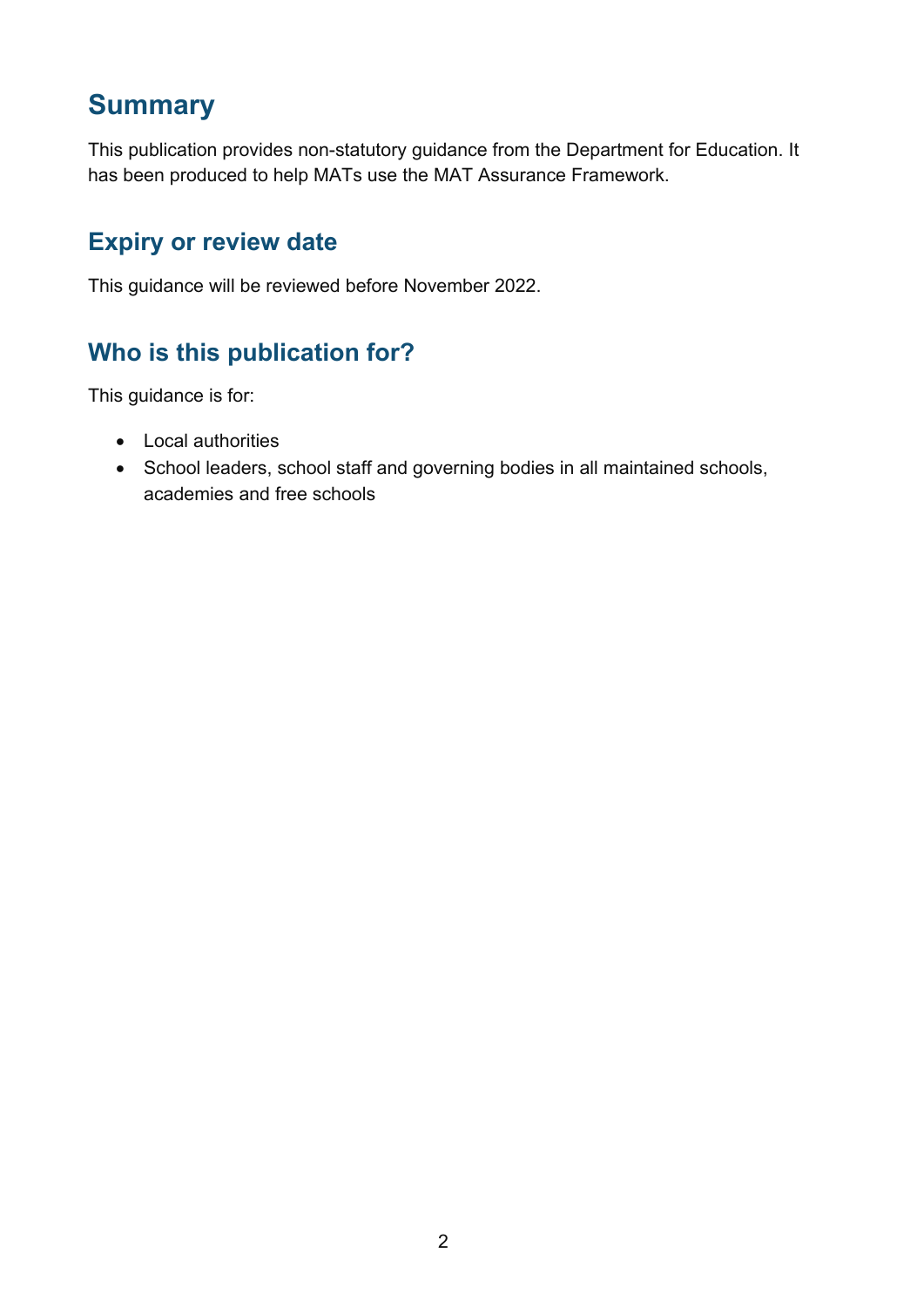# **How to use the MAT Assurance Framework**

## **Introduction**

1. The MAT assurance framework is a development tool to help Multi-Academy Trusts (MATs) understand their capacity to support and drive school improvement. The framework is designed to help trusts build and strengthen their current school improvement capacity and grow their capacity to support more schools.

2. The framework was originally developed by trust leaders in the South West region, in partnership with the Regional Schools Commissioner's team in the South West, Isos Partnership, and Robert Hill. Trust leaders across the country have now used the framework within their own trusts and/or as part of action learning sets, using the framework to guide their discussions.

3. The framework breaks down MAT school improvement capacity into 14 elements, under six main headings. These are based on research about what works in MATs and similar networks of schools internationally<sup>[1](#page-2-0)</sup>. The framework does not assume that there is one best way to support and drive school improvement as a MAT; instead, it isolates the questions, issues and practices that should help enable all kinds of MAT to become more effective in supporting their schools to improve.

4. The framework has been updated following discussions with MAT leaders who have used it, to identify a set of questions within each of the 14 elements that newer or smaller MATs using the framework for the first time might want to start with. Each section also contains additional questions within each element that may be more relevant to more mature MATs, MATs that have used the framework previously, or MATs thinking further about growth.

5. The framework is designed to be used to help trusts to look both backwards and forwards. It can help trusts to evaluate the impact of their current work on school improvement and to identify future priorities for improvement. Trusts can apply the framework to look at their capacity in their current state; but they can also use the framework to consider proactively what future school improvement capacity they might need if and when their trust was to grow.

6. The framework is one of a series of tools which exist to help support trusts think about their capacity in relation to school improvement, governance and finance. In particular it complements and sits alongside the Assurance Framework for Trust

<span id="page-2-0"></span><sup>1</sup> [https://www.gov.uk/government/publications/sustainable-improvement-in-multi-school](https://www.gov.uk/government/publications/sustainable-improvement-in-multi-school-groups)[groups](https://www.gov.uk/government/publications/sustainable-improvement-in-multi-school-groups)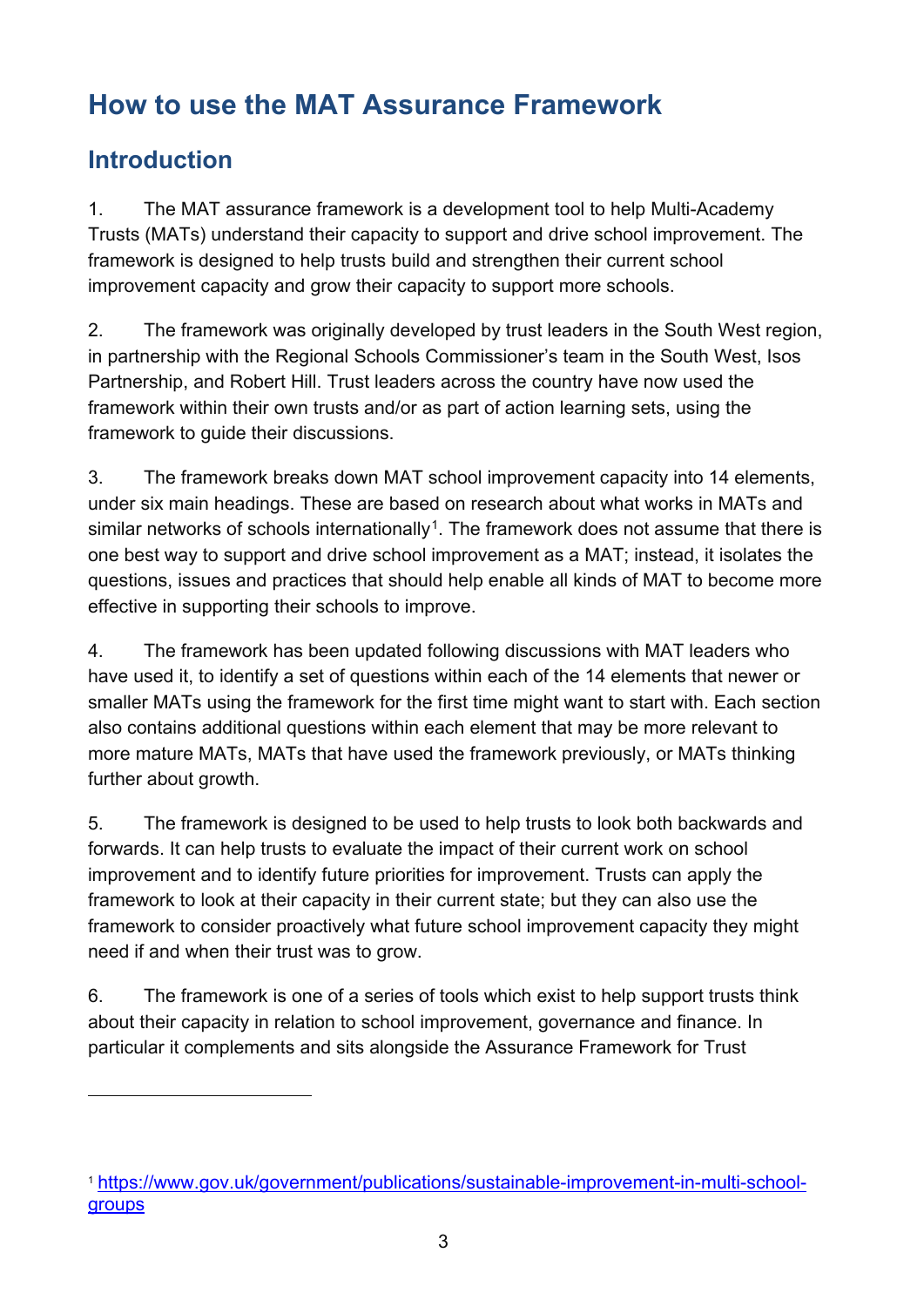Governance developed by the Confederation of School Trusts designed to help trustees evaluate their capacity to support improvement – see

[https://cstuk.org.uk/assets/link\\_boxes/Improvement-](https://cstuk.org.uk/assets/link_boxes/Improvement-Frameworks/Assurance%20framework%20for%20trust%20governance%20May%202021.pdf)

[Frameworks/Assurance%20framework%20for%20trust%20governance%20May%20202](https://cstuk.org.uk/assets/link_boxes/Improvement-Frameworks/Assurance%20framework%20for%20trust%20governance%20May%202021.pdf) [1.pdf.](https://cstuk.org.uk/assets/link_boxes/Improvement-Frameworks/Assurance%20framework%20for%20trust%20governance%20May%202021.pdf)

- 7. In the rest of this document, we set out how trusts can use the framework:
	- To review their own capacity
	- To work with other trusts

## **How can trusts use the Framework to review their own capacity?**

8. The following steps suggest how trusts can use the framework to review their own capacity for school improvement, building on the learning and feedback from trusts that have used the framework to date:

#### **1. Review the Framework**

- Familiarise yourself with the scope of the framework. The framework breaks down MAT school improvement capacity into 14 elements under six main headings. Review each of the elements.
- In each element there are detailed self-evaluation questions for trusts to consider. The framework suggests a number of questions to start with and some additional questions to consider. You may want to review all of the questions within your trust or select just some of these questions to review.
- Each question also has descriptions of what strong and weak improvement capacity might look like in a trust. The framework does not assume that there is one best way to support and drive school improvement as a trust. The questions, issues and practices covered by the framework should help to enable all kinds of trusts to review their own capacity and identify how to become more effective in supporting their schools to improve.
- Trusts need to feel ownership of the framework and the learning that comes out of conducting a self-review. You may want to explain the purpose of the framework and its potential uses to the board and senior team to ensure questions have been discussed and the aims are clear before beginning any self-assessment exercise.

#### **2. Use the Framework to facilitate discussions within your trust**

- You can use the framework in discussions with your senior team, your senior and middle leaders, and/or with your trustees. These can be separate discussions, or a workshop that has representatives from a number of groups. You can review the whole framework in one session or take different elements in separate sessions. Circulating the framework questions and descriptions in advance will help attendees to prepare their thoughts and evidence.
- Use the questions and descriptions to rate your trust against each element using a four-point scale: red (weak capacity), amber-red, amber-green, green (strong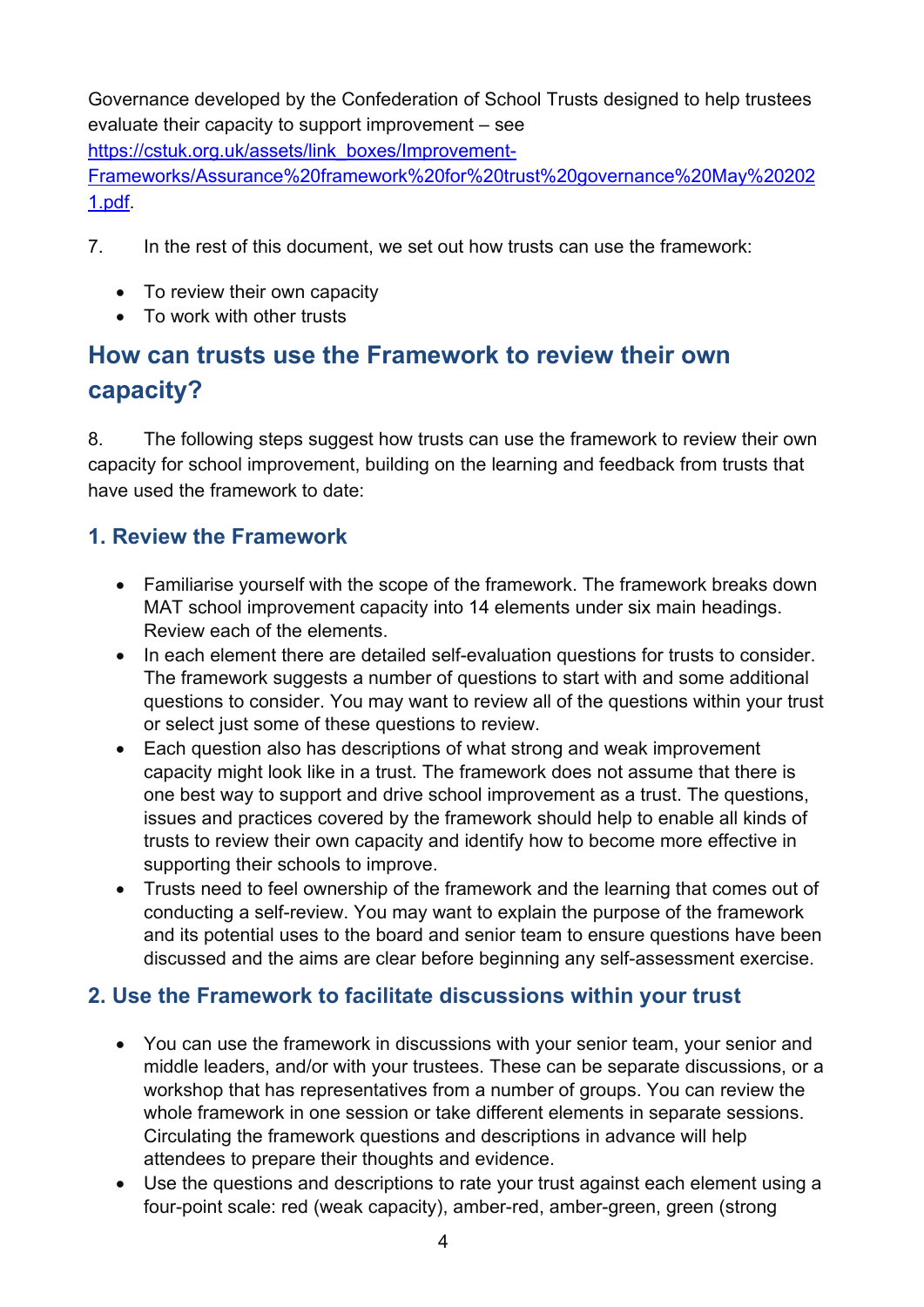capacity). Descriptions have deliberately not been provided for the amber-red and amber-green ratings. If you think that your trust matches neither the red nor the green description, think about which end of the scale it is closer to and choose the appropriate rating.

- Capture your ratings and also the rationale and evidence for each judgement. Some trusts have developed simple spreadsheets to capture the scores that allows them to analyse differences from different groups. You may also want to turn this into a 'heat map' – a single page showing the RAG ratings against each of the elements.
- Some trust leaders have also used focus group conversations with teachers, phase or middle leaders to test the reality of the ratings that have emerged from the self-review.
- Some trusts have used an external facilitator to support their self-assessment process and provide some independent challenge to the exercise. You could also undertake the review with another trust so there is an element of peer challenge to your own ratings (see the next section for more on this approach).

### **3. Review the outcomes and identify strengths and priorities for improvement**

- The framework helps trusts to diagnose their most significant areas of strength and their priorities for improvement, to help them build their capacity for improvement. A 'heat map' of the RAG ratings against each of the elements can help to summarise the picture for your trust.
- After undertaking one or a number of self-reviews against the framework, use the outcomes to identify where your trust has areas of strength on which to build and then identify the most important and most urgent priorities for improvement.
- Remember: a green rating does not mean that an element is currently perfect, just that it is an area of strength upon which to build. Likewise, a red rating does not imply failure or underperformance, it simply highlights an area where capacity building should be a priority. You will want to prioritise which areas to focus on according to your existing priorities as a trust and your stage of development – you don't need to try to tackle all the reds at once.
- For trusts that are newly formed or small in size the framework may feel overwhelming to start with, but it is designed to help you think through where your immediate priorities may be. You may want to focus initially on the suggested *'questions to start with'* in each section or you may want to select areas that you feel are an immediate priority for your trust to focus on.

#### **4. Build outcomes into trust improvement planning**

- You can use the outcomes from your self-review against the framework to help inform your wider improvement planning and reporting to the board. Some trusts have used the headings from the framework as the headings for their plan or board reports.
- You may also want to develop trust-wide school improvement plans to focus on particular areas that you have identified from the self-assessment. This might include considering what improvements and actions are needed, an appropriate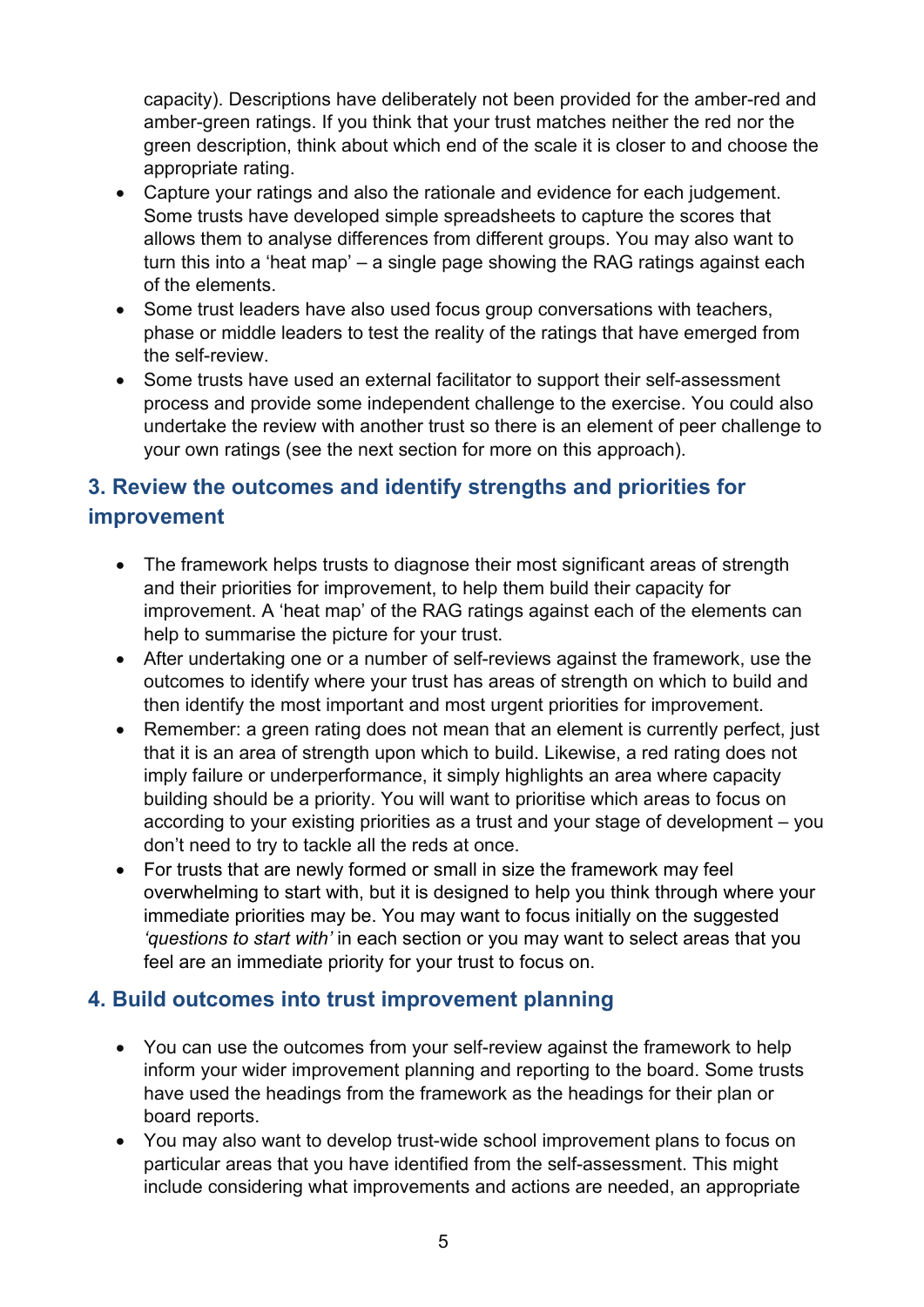timetable for improvements with milestones and success measures, and how to learn from and review progress during the year.

## **Case Studies (Part One)**

#### **Using the framework with nine primary academies in the South West**

Our trust have been using the Framework for over two years. We used it initially as a MAT temperature/reality check. I sent out the Framework to three distinct groups of people: Executive leaders and the trust Chair, Headteachers, and then a larger group of middle leaders. This provided stimulus for further discussion with the combined Heads and Executive group. The discussion for us was more useful then the exact RAG colour rating. We identified areas for improvement, and in the case of our one red area, it stimulated an MDIF bid which allowed us to successfully buy and install a data processing platform that actually met our needs. We replicated the same process a year later to review last year's outcomes and compared them with the trust priorities. It allowed us to check the progress we were making and also show staff how their views had influenced our priorities - the middle leaders group were 'delighted to find we had listened' to them!

Trustees and local governors have been trained on the Framework as it has allowed us to point out to them how all the systems fit together in bringing about school improvement. The non-educationalists that now dominate most trust boards (ours anyway) need the Framework to understand how we achieve the education metrics, not just the financial or HR ones. It has a helpful clarity and provides them with questions for appropriate challenge.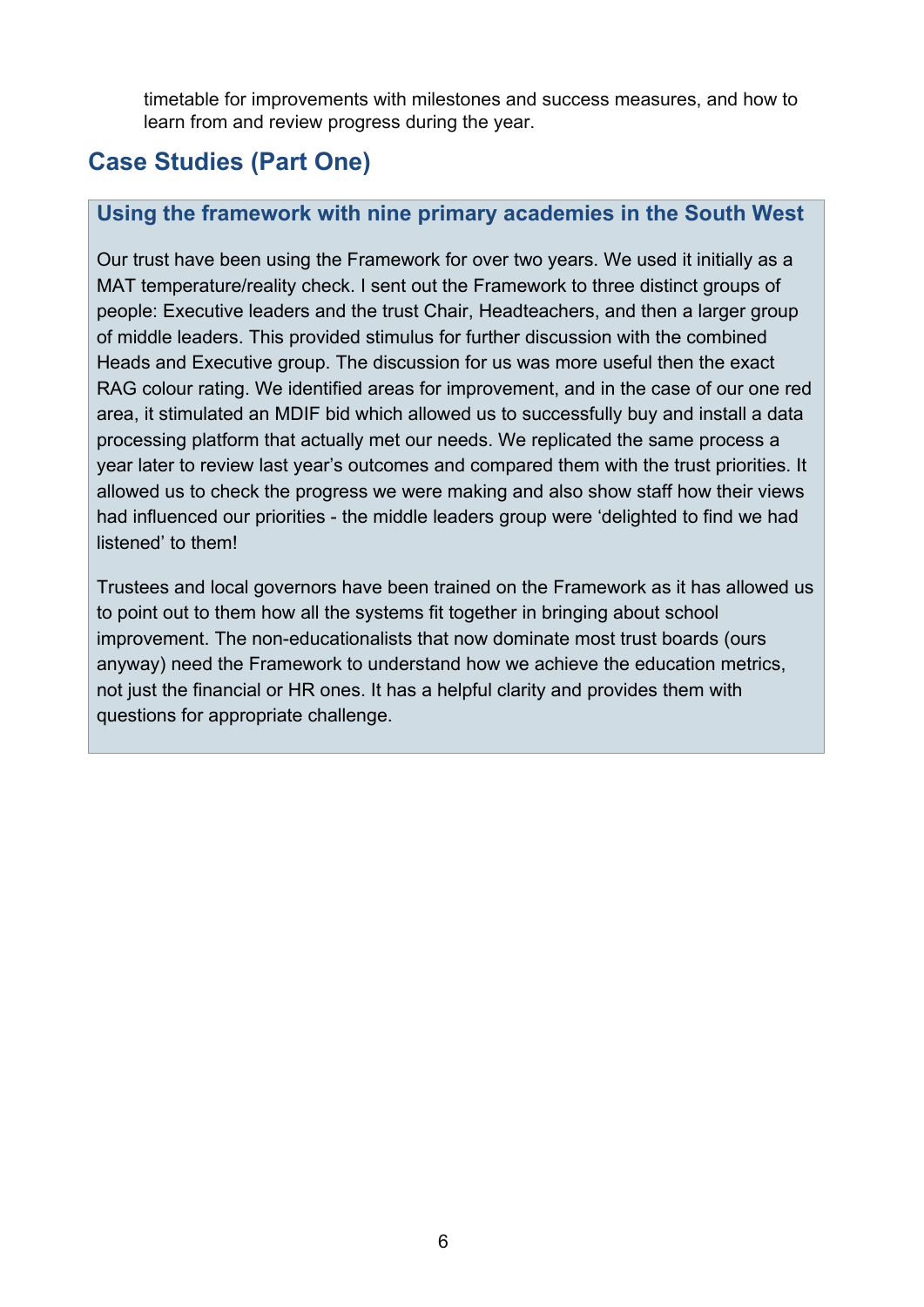## **Using the framework with 13 academies including special schools and alternative provision in the South West**

Our trust used the framework in a number of ways. Our first step was to complete the RAG rating at CEO and Director level. We did this separately and then came together to see if we shared the same understanding of what was strong and what needed developing in the trust.

Our next step was engaging the Principals of our schools – we asked them to go through the same process but this time in groups – the groups were made up of mixed school types; i.e. primary/secondary/special Principals in each group. We then brought the findings from the first two steps together so we could compare and contrast the score from the CEO and Director with those from the Principals. This enabled us to agree collectively the key priorities for development for the trust.

As a trust we are now looking at how we ensure the framework is a key document that the trust board uses to demonstrate impact. We also have a trust dashboard – our ultimate aim is to match the KPIs of the framework onto our dashboard.

## **How can trusts use the framework to work with other trusts?**

Trusts have started to use the framework to support conversations with other trusts in a number of different ways including:

- 1. Use by **two or three trusts working informally together** to explore practice in each other's trusts
- 2. Use by an **Action Learning Set** to identify common strengths and challenges and work together to take forward priorities for improvement
- 3. Use to support **Peer Reviews** between trusts to structure discussions
- 4. Use in **Trust-to-Trust mentoring** to support conversations around growth

We outline briefly below more detail about these different uses and give some further case study examples of the ways they have been used by different trusts:

#### **1. Use by two or three trusts working informally together**

Trusts might want to use the framework to start working together informally with other trusts to share the learning from their own assessments and to see if there are areas where they might learn from each other. This might involve sharing the full outcomes from their own assessments, or it might involve selecting a particular section of the framework and having discussions with another trust(s) about the particular approaches each trust has taken and their learning to date.

This might be less of a formal arrangement then being part of an action learning set which involves a commitment to working together on particular priorities over a period of time, or a process of peer review which involves visiting each other's trusts to support the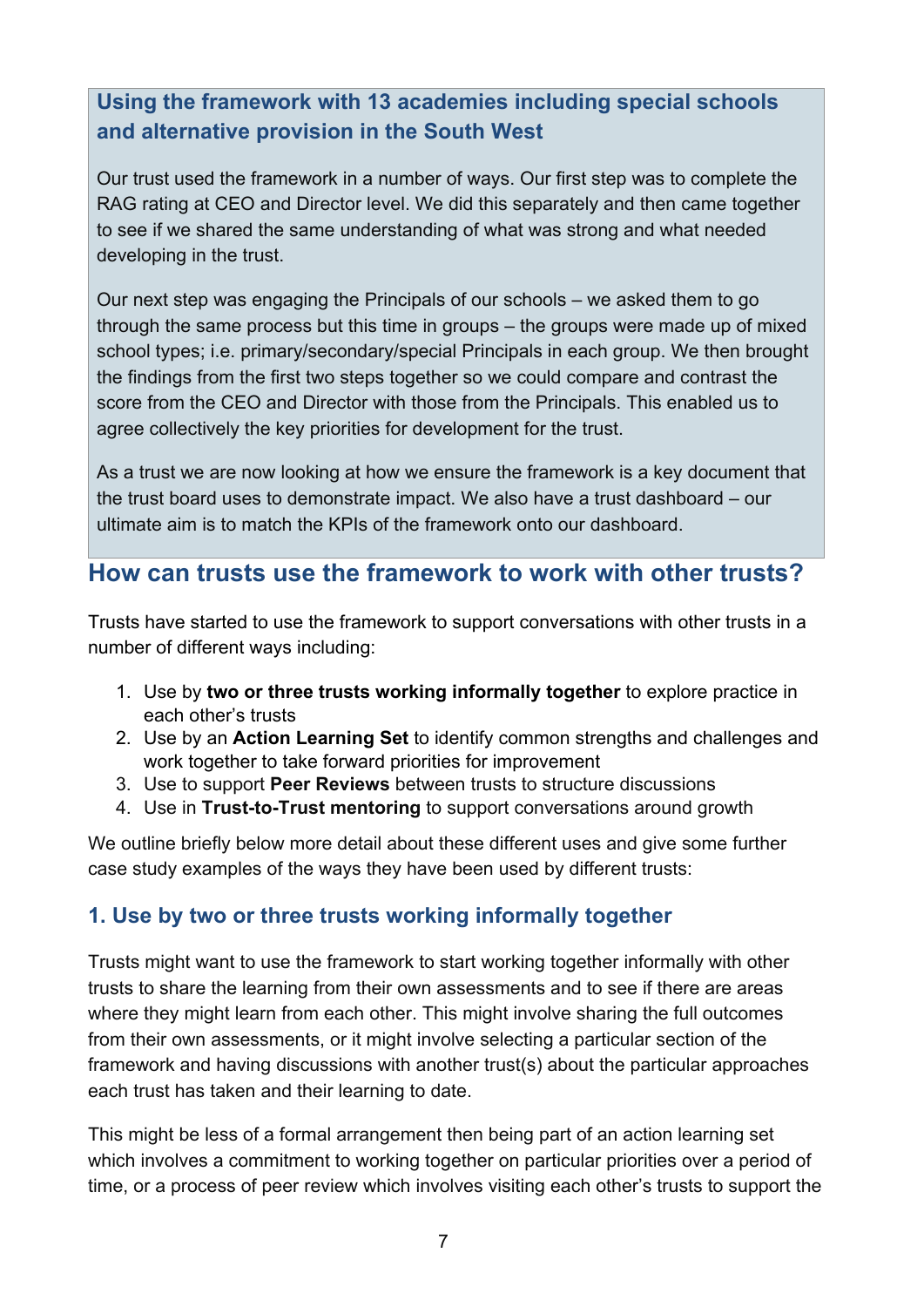initial assessment process. It may be that starting the process informally in the way described above leads into more formal partnership working, but it may also be that trusts want to form these types of informal sharing and learning opportunities with other trusts, alongside more formal arrangements, to broaden the range and type of trusts they are learning from.

#### **2. Use by an Action Learning Set**

The framework has been used as part of formal action learning sets (each set with a small number, typically five to eight, of trusts) in both the South West, and Lancashire and West Yorkshire regions over the last three years. This means that the trusts have worked together over a sustained period of time using the framework to identify the priorities they want to work together on and identify the questions to explore, guide discussions, or structure learning between trusts.

In some cases, learning sets have used the whole framework to guide their work whilst others have decided to focus in on particular elements for a period of time. Typically, the learning set has begun by the trusts undertaking their own analyses of strengths and challenges using the framework and then sharing their results with each other.

They have then used the framework to identify common priorities for development that they want to work on together or areas of strength in one trust which others might want to learn from. In many learning sets, trusts have undertaken visits to each other and shared their learning and resources on an ongoing basis, including establishing online portals to share material with each other. In other cases, they have identified a common priority such as curriculum development and worked across trusts by bringing staff at different levels together and then used the framework to evaluate their progress over time.

In some cases, learning sets have started to use the framework in a more regular cycle of review and improvement planning. They expected to undertake further reviews against the whole framework or specific elements and compare how their ratings have moved on since the previous self-review. This would enable them to identify further priorities and areas for development which they could build into their own planning and also take forward within their action learning sets with other trusts.

#### **3. Use in a peer review process**

Some trusts have started to consider the more formal use of the framework as part of a process of peer review between trusts. In the case study below, one trust has already developed a peer review framework and process using the questions from the framework (and other questions around finance and governance from the MAT Development programme) to undertake peer review visits between three trusts. The questions have been used to structure the discussions between trusts and have helped them to identify an agreed set of common priorities for improvement across the trusts, which they have committed to work together on over time.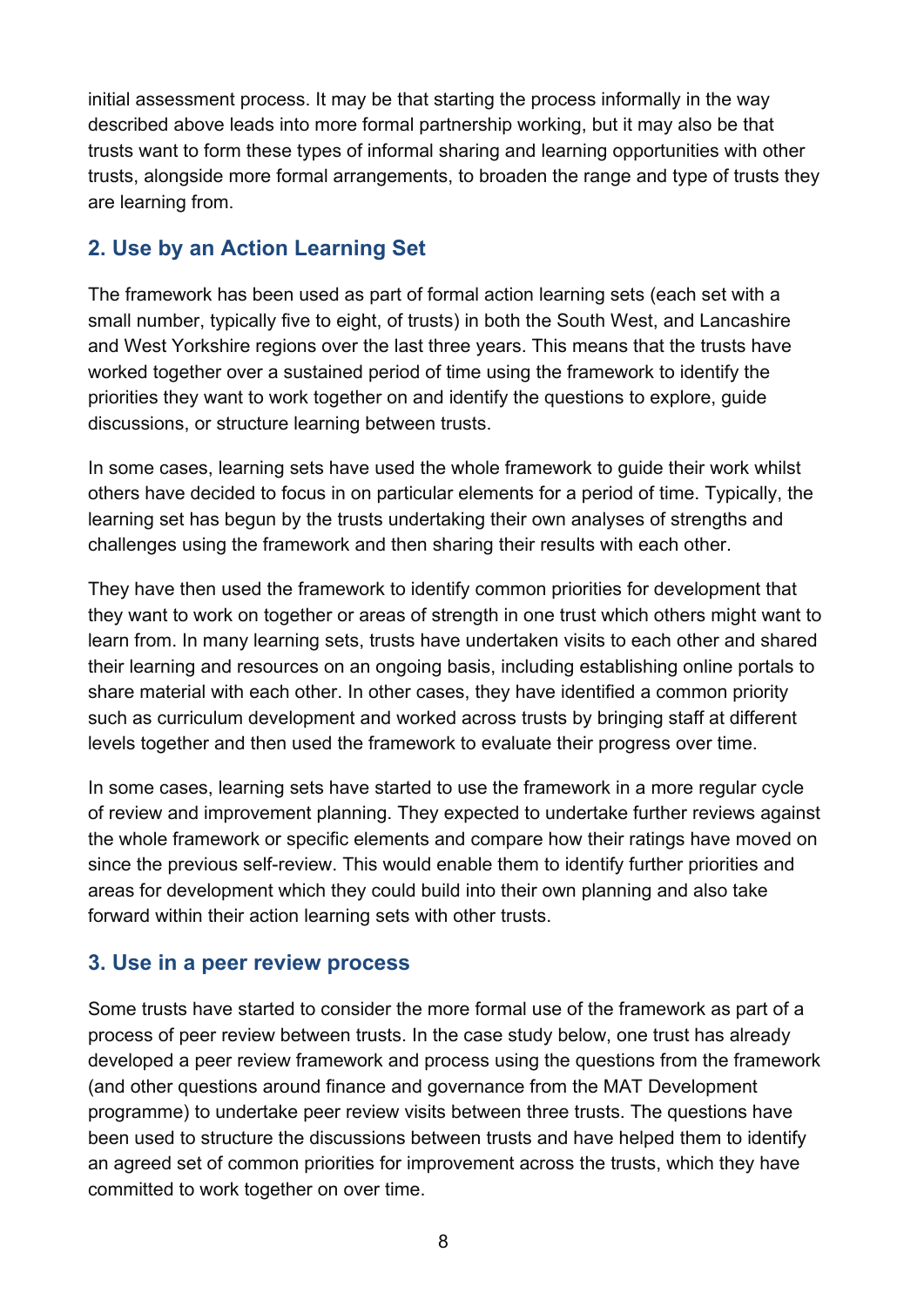Other trusts that have been using the framework as part of an action learning set are also exploring the possibility of using the framework as part of a formal process of peer review between trusts, and plan to use it in the same way to structure the questions and priorities they will focus on in the visits between trusts.

#### **4. Use in Trust-to-Trust mentoring conversations around supporting growth**

The DfE is using the framework as part of the Trust-to-Trust Development programme which has been designed to support the strategic development of trusts with the potential to contribute further to the system. The aim of this programme is to encourage the sharing of successful evidence-based approaches to school improvement, trust development and sustainable MAT growth.

As part of the mentoring relationship between mentor and mentee trusts, trusts are asked to use the MAT Assurance framework to review their current capacity and use the framework to consider their development needs to support future growth. The framework provides the foundation for discussions between trusts and planning to support strategic development, whilst recognising that there are other areas trusts may want to focus on, such as finance.

Trusts are encouraged to use the framework as the starting point for their conversations but to move beyond the framework where needed; ultimately, the mentoring conversations should focus on the aspects most relevant for strategic development. The framework will be used in the initial diagnostic meeting between trusts to understand current strengths and areas for development, and the mentee trust will then create a development plan with support from the mentor trust based around the six headings of the framework. The mentor trust will then provide continued support around the priorities identified in the plan, and progress will be reviewed with medium term priorities for development identified at the end of the process.

## **Case Studies (Part Two)**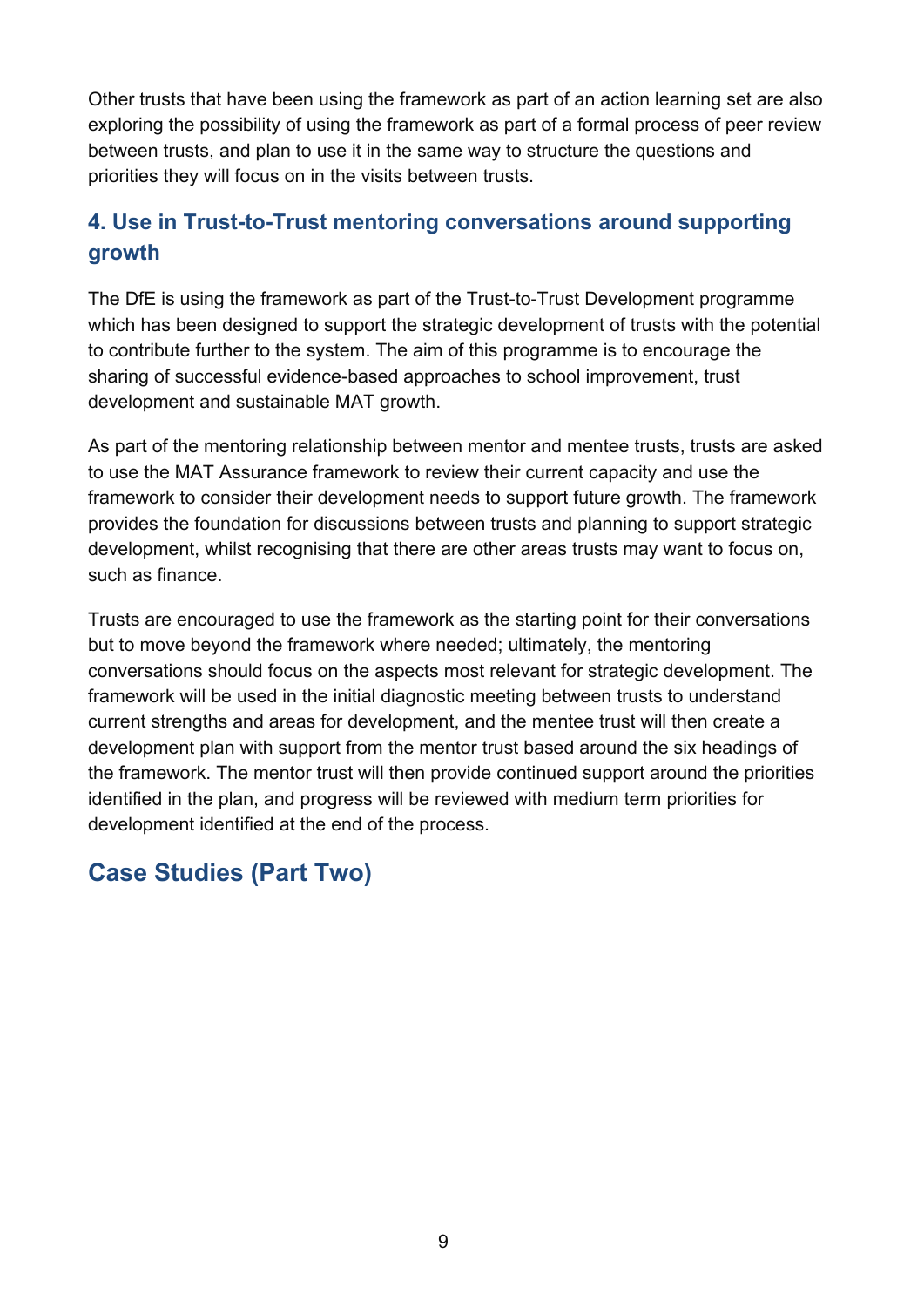#### **Using the framework across 11 primary and secondary academies in Cumbria**

We first came across the framework at a meeting of the RSC/Headteacher Reference Group. We love the focus on school improvement; '…this helps us keep the focus on key priorities and helped me as CEO to step back and ask the right questions. It came just at the right time' (CEO).

We started with the Vision, Culture and Ethos section, then worked through the other sections. We asked the leadership team and trustees to go away and score the trust separately on different sections. Then we came together and discussed. We then used the outcomes to set priorities for improvement. We still use it regularly including to help to develop our strategic plan.

'We don't always agree with each detail, but the questions help us to reflect on practice and what needs to be done - it makes you think and question how you know' (CEO). It has been great in terms of the engagement with leaders across the trust and helps us to have the right discussions. It also helps to make sure you don't lose the focus on school improvement and has helped us to build our school improvement capacity. The next step will be to undertake some collaborative work between trusts using the framework as a focus of discussion.

#### **Using the framework as part of The Mersey City Region learning set**

We are a group of five MATs who have used the framework to guide our work as an action learning set. Each of the MATs completed it individually first, then identified areas of strength that they thought others might be able to learn from. As a learning set we have organised visits to each other to share an area of practice that other trusts might be interested in learning more about. The CEO plus other relevant staff have joined these visits. As a group the learning set keeps coming back to specific elements and questions and share what they are doing. It has already had some positive benefits in bringing together teachers across different MATs within the group to work on primary and secondary curriculum development together, for example.

As the MAT CEO leading the learning set said about the framework, 'We've used it as a diagnostic tool, as it was intended as a guide to identifying priorities for improvement'. In terms of advice to other MATs about how to use the framework, the CEO said 'there are things in there that are relevant to MATs at all stages of development' and 'we see it as a take it or leave it approach – it's for you as a MAT to judge which bits are most relevant or most important to you'.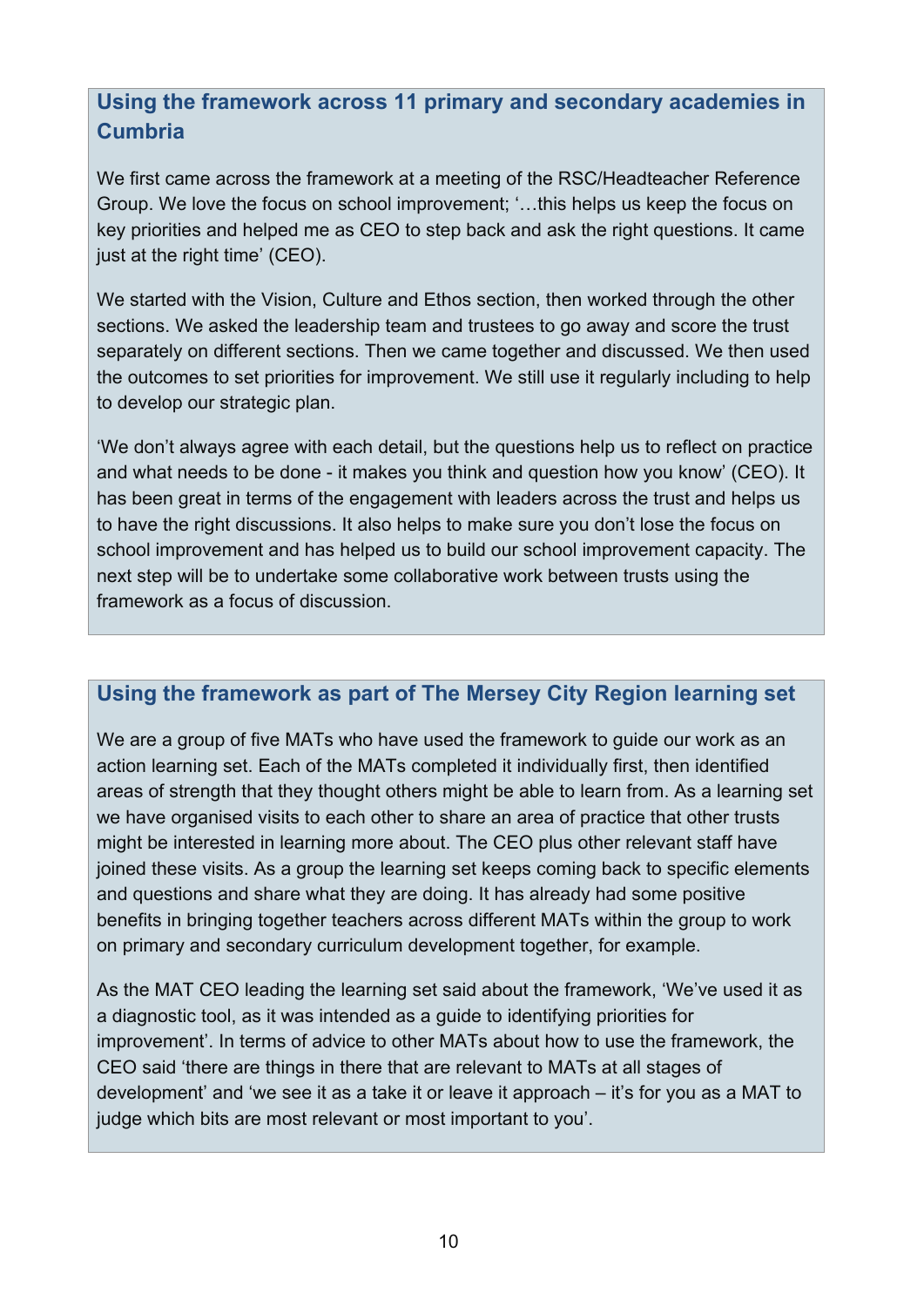#### **Using the framework to support peer review by primary trusts in Kent**

As a trust, we used the questions from the DfE MAT Development programme guidance (the questions on school improvement are based on the assurance framework) to develop our own self-assessment framework, which we have then used as part of a formal peer review process with two other local trusts.

The peer review process involved each trust undertaking their own self review against the questions first, then sharing their results with each other, and then using this to identify challenge questions they wanted to ask each other as part of peer review visits to each trust. The visits focused on school improvement, but also included a focus on governance and finance and included CEOs, trustees and trust business managers.

Following the peer review visits, the trusts identified shared priorities they wanted to work on together and built a joint action plan across all three trusts for taking forward this work; 'it gave us a real purpose to working together' (CEO). They also shared back their learning with the wider MAT network. Now in the third year of using it, the CEO reflected 'as we've used it, there are some questions which have become less important and which we skip over, and we have started to focus on others more'. The big benefit has been 'it starts to create a commonality in the conversation across the trusts between trustees and broader staff' (CEO).